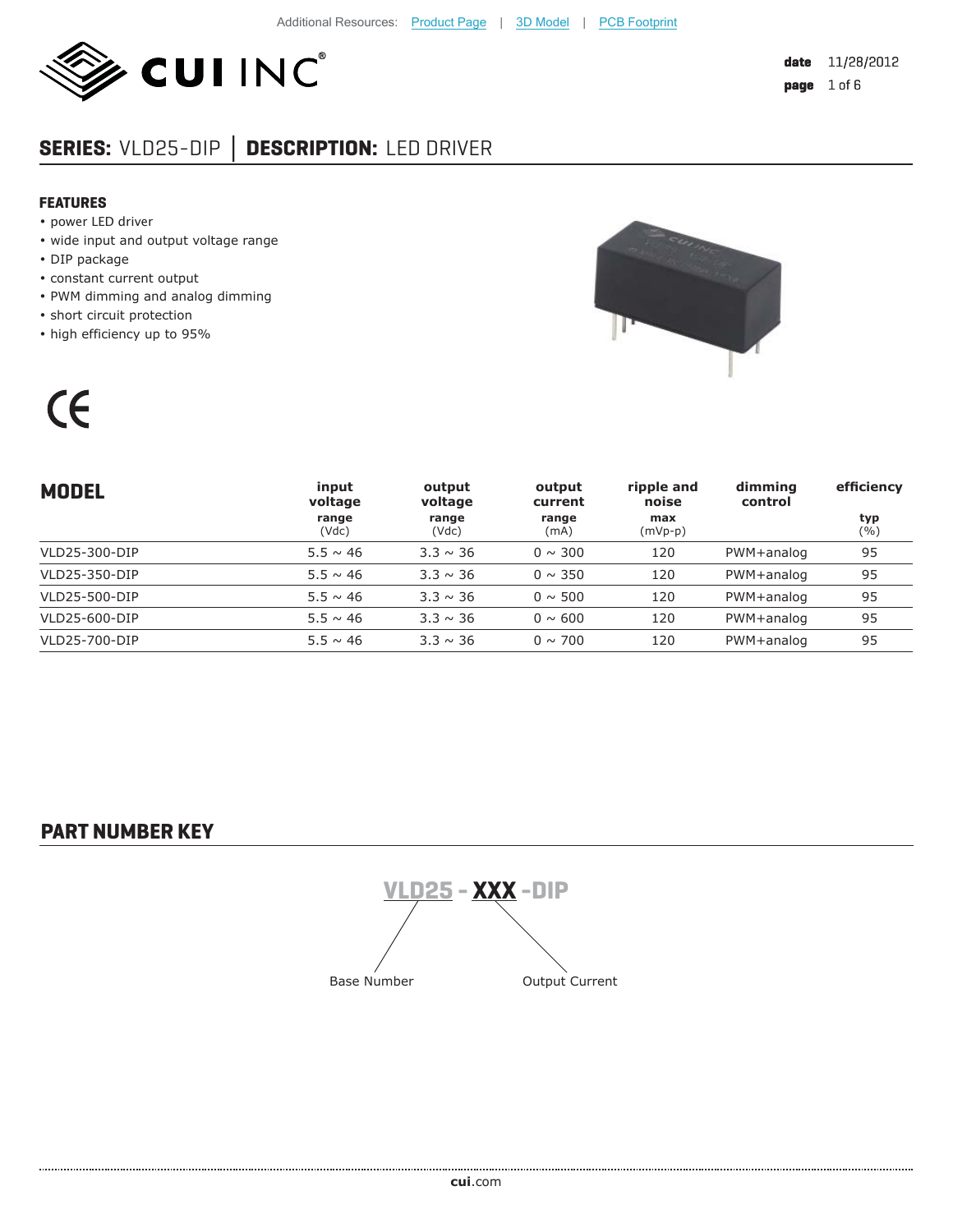## **INPUT**

| parameter                              | conditions/description                                      | min                                     | typ         | max         | units      |
|----------------------------------------|-------------------------------------------------------------|-----------------------------------------|-------------|-------------|------------|
| operating input voltage                | absolute max before device failure<br>operating input range | 5<br>5.5                                | 24          | 55<br>46    | Vdc<br>Vdc |
| quiescent input<br>current in off mode | Vin = 24 V, Vc < $0.6$ V                                    |                                         | 400         |             | μA         |
| filter                                 | capacitor                                                   |                                         |             |             | μF         |
| remote on/off                          | dc-dc ON<br>dc-dc OFF                                       | open or 2.8 $V < Vc < 6V$<br>Vc < 0.6 V |             |             |            |
| remote pin current                     | $Vc = 5V$                                                   |                                         |             |             | mA         |
| PWM frequency                          |                                                             |                                         |             | 0.2         | <b>kHz</b> |
| input voltage - analog dimming         | Vin = $5.5 \sim 4.6$ V                                      | $\Omega$                                |             | 15          | V          |
| control voltage -<br>analog dimming    | full on<br>full off                                         | 0.15<br>4.3                             | 0.20<br>4.5 | 0.25<br>4.7 | V          |
| driving current -<br>analog dimming    | $Vc = 5V$                                                   |                                         |             | 0.2         | A          |

## **OUTPUT**

| parameter                                | conditions/description                 | min | typ      | max      | units                          |
|------------------------------------------|----------------------------------------|-----|----------|----------|--------------------------------|
| voltage range                            | Vin = 46 V, Vo = 3.3 V $\sim$ 36 V     | 3.3 |          | 36       | Vdc                            |
| voltage drop                             | Vin = $5.5 \sim 46$ V, $1 \sim 10$ LED |     | 3        | 4        | Vdc                            |
| current accuracy                         | $300 \times 600$ mA<br>700 mA          |     | ±3<br>±5 | ±5<br>±7 | $\frac{0}{0}$<br>$\frac{0}{0}$ |
| output current range -<br>analog dimming | Vin = $5.5 \sim 46$ V, $1 \sim 10$ LED |     |          | 100      | $\frac{0}{0}$                  |
| current stability                        | Vin = 46 V, Vo = 3.3 V $\sim$ 36 V     |     |          | ±1       | $\frac{0}{0}$                  |
| temperature coefficient                  | $-40 \sim 71^{\circ}$ C ambient        |     |          | ±0.015   | $\%$ /°C                       |
| capacitive load                          |                                        |     |          | 1,000    | μF                             |

## **PROTECTIONS**

| parameter                | conditions/description        | min | tvp | max | units |
|--------------------------|-------------------------------|-----|-----|-----|-------|
| short circuit protection | continuous automatic recovery |     |     |     |       |

## **SAFETY AND COMPLIANCE**

| parameter      | conditions/description                                               |
|----------------|----------------------------------------------------------------------|
| EMI/EMC        | EN 55015 power port, CISPR22 Class B, IEC/EN 61000-4-(2, 3, 4, 5, 6) |
| RoHS compliant | yes                                                                  |

## **ENVIRONMENTAL**

| parameter                | conditions/description | min   | typ | max | units   |
|--------------------------|------------------------|-------|-----|-----|---------|
| operating temperature    | 300/350 mA             | $-40$ |     | 85  | $\circ$ |
|                          | 500/600/700 mA         | $-40$ |     | 71  | $\circ$ |
| storage temperature      |                        | -55   |     | 125 | $\circ$ |
| maximum case temperature |                        |       |     | 100 | $\circ$ |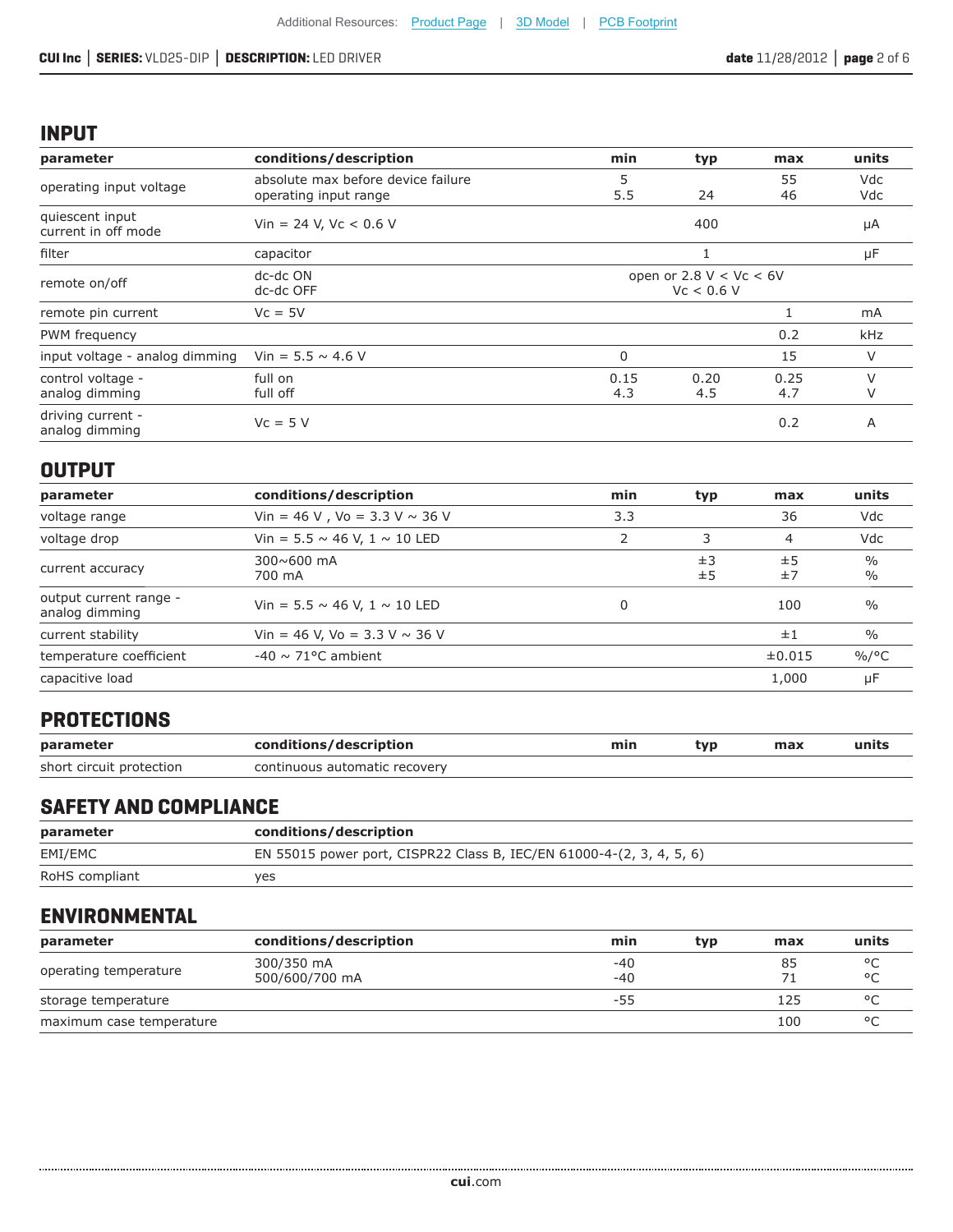## **DERATING CURVE**



## **MECHANICAL**

| parameter     | conditions/description | min                                                               | tvp | max | units |
|---------------|------------------------|-------------------------------------------------------------------|-----|-----|-------|
| dimensions    |                        | $0.898 \times 0.402 \times 0.535$ inch (22.80 x 10.20 x 13.60 mm) |     |     |       |
| case material | epoxy resin (UL94-V0)  |                                                                   |     |     |       |
| weight        |                        |                                                                   | 4.3 |     |       |
|               |                        |                                                                   |     |     |       |

## **MECHANICAL DRAWING**

unit: mm(inch) Pin tolerances:  $\pm 0.10$ mm( $\pm 0.039$ inch) General tolerances: ±0.25mm(±0.010inch)



| <b>PIN CONNECTIONS</b> |                |  |  |  |
|------------------------|----------------|--|--|--|
| Pin                    | Function       |  |  |  |
| 1                      | Vin            |  |  |  |
| 2                      | analog dimming |  |  |  |
| 3                      | ON/OFF/PWM     |  |  |  |
| 4                      | GND            |  |  |  |
| 5                      | -Vout          |  |  |  |
| 6                      | +Vout          |  |  |  |



### **RECOMMENDED FOOTPRINT (TOP VIEW)**

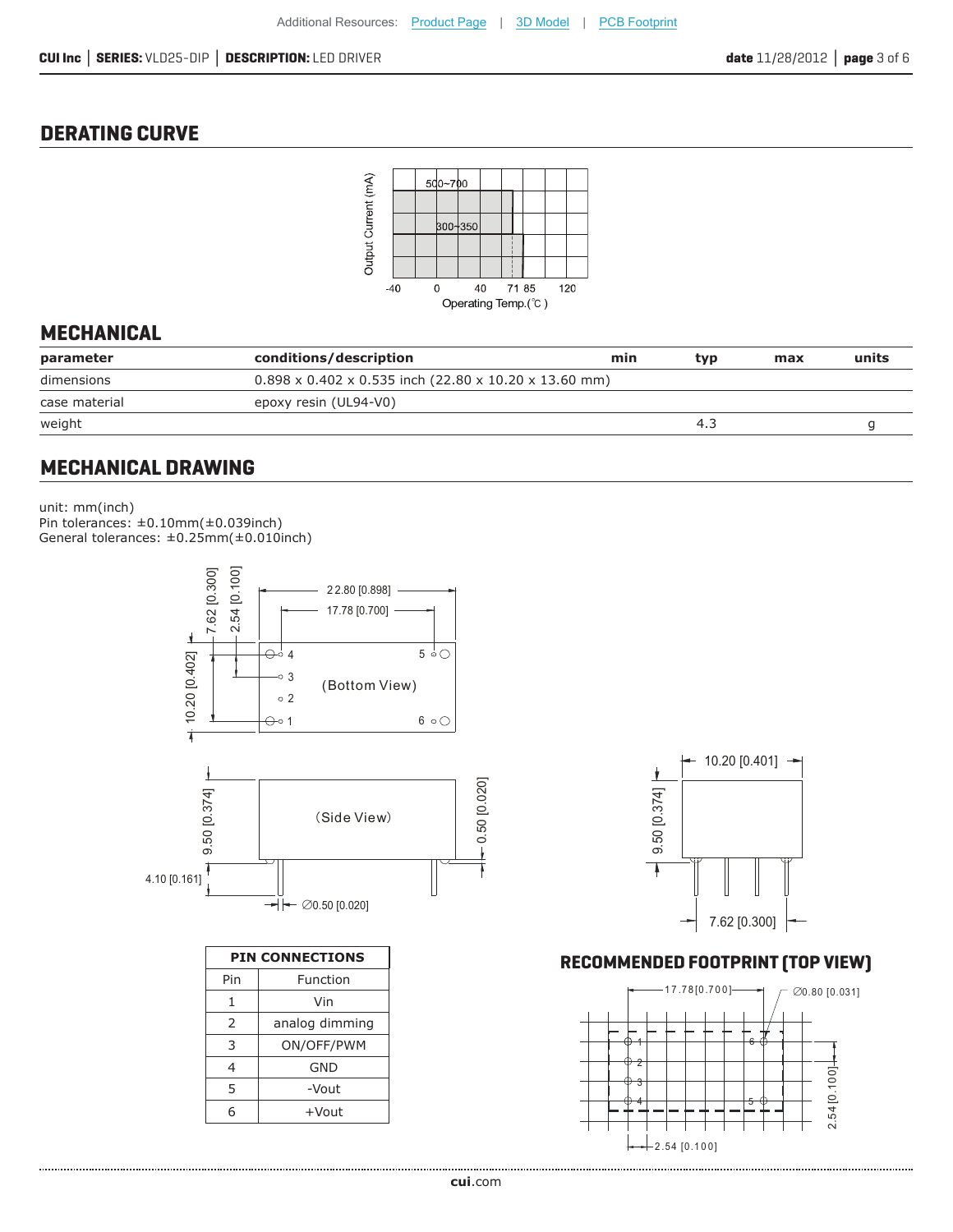## **APPLICATION NOTES**

#### 1. **Typical Application Circuits**



To protect the LED(s), you could connect a PTC to input of all channels as shown in application circuit. Note: Negative output terminal should not conneted to GND. Module may be damaged.

#### 2. **Digital Dimming Control**



Formula for output current:

$$
I_{_{o,set}}=\frac{\text{(DT-0.8)}}{T}\ I_{_{o,\text{nom}}}
$$

 $I_{o,set}$  refers to the expected output current value.  $I_{o,norm}$  refers to the rated output current D refers to the pulse width of the PWM signal T refers to the cycle of the PWM signal

Note: This formula is only supplied as a reference and the output current may be deviated from for different load conditions. The Ton(min) of PWM signal must be greater than 0.8ms, otherwise the driver cannot be operated normally. It is natural for the driver to generate audible noise during dimming process because the frequency of the control circuit is within human audible range (20Hz~20kHz). In order to make the LED flashes not visible to human eye, the PWM dimming frequency is recommended to be set above 100Hz. PWM curve (Vin=24 V, 5 LEDs)

#### 3. **Analog Dimming Control and Application Example**

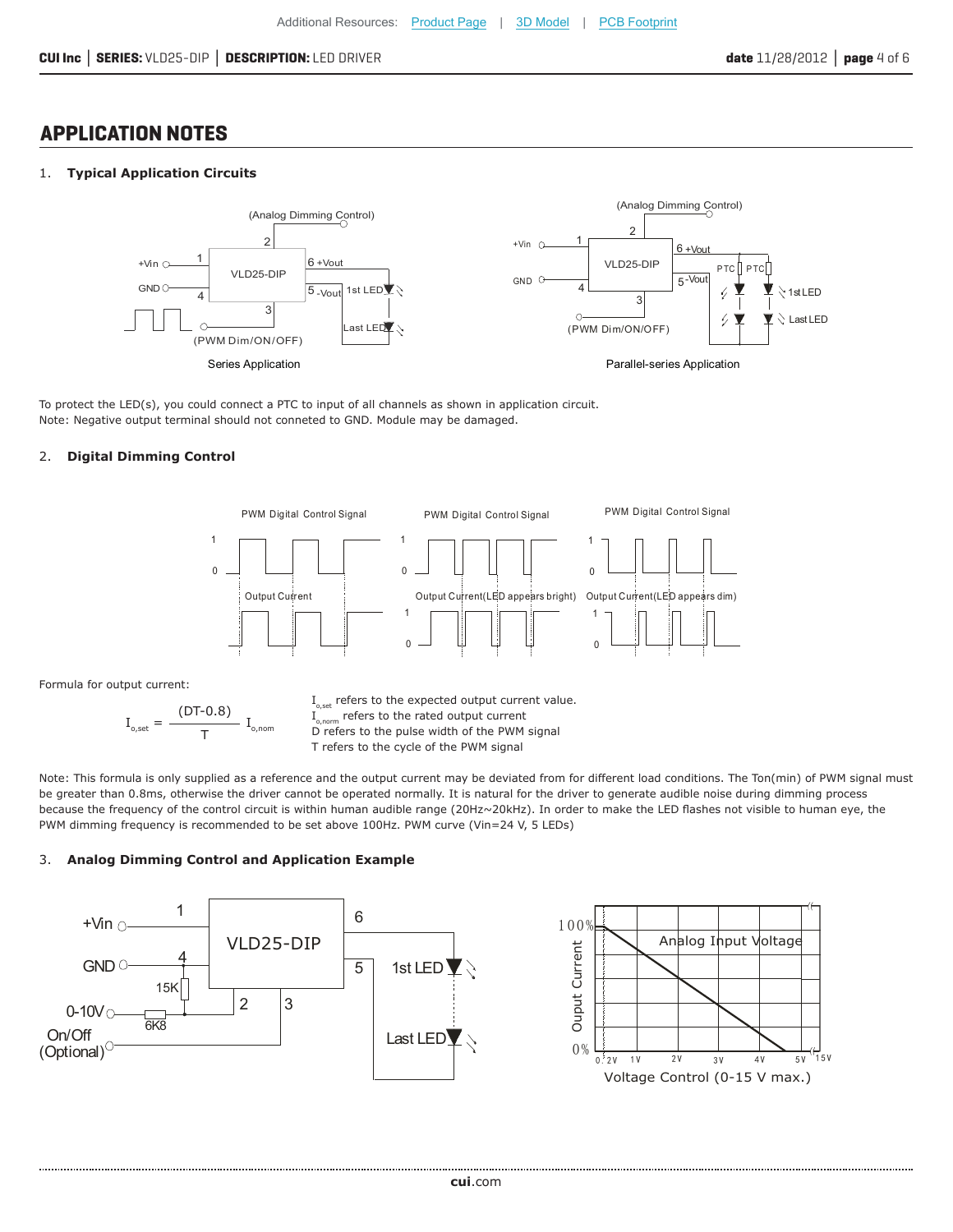### 4. **EMC Recommended Circuit**

EMI/EMC recommended circuit



| <b>RECOMMENDED PARAMETERS</b> |                                                                  |  |  |  |
|-------------------------------|------------------------------------------------------------------|--|--|--|
| <b>COMPONENTS</b>             | <b>SPECIFICATIONS</b>                                            |  |  |  |
| Tvs                           | SMC51A, 1500 W (ON)                                              |  |  |  |
| L1                            | CD53-82µH (CEAIYA)                                               |  |  |  |
| C1                            | 470µF/100V (NCC)                                                 |  |  |  |
| C2                            | 225K/50V 1210 X7R (TORCH)                                        |  |  |  |
| C <sub>3</sub>                | 104K/50V 0805 X7R (TORCH)                                        |  |  |  |
| C <sub>4</sub>                | 105K/50V 0805 X7R (TORCH)                                        |  |  |  |
| C5                            | 102K/2000V 1210 (TDK)                                            |  |  |  |
| C6                            | 470pF/100V 0805 (TORCH)                                          |  |  |  |
| R1                            | 680Ω 0805<br>(can be replaced by inductance<br>or magnetic bead) |  |  |  |